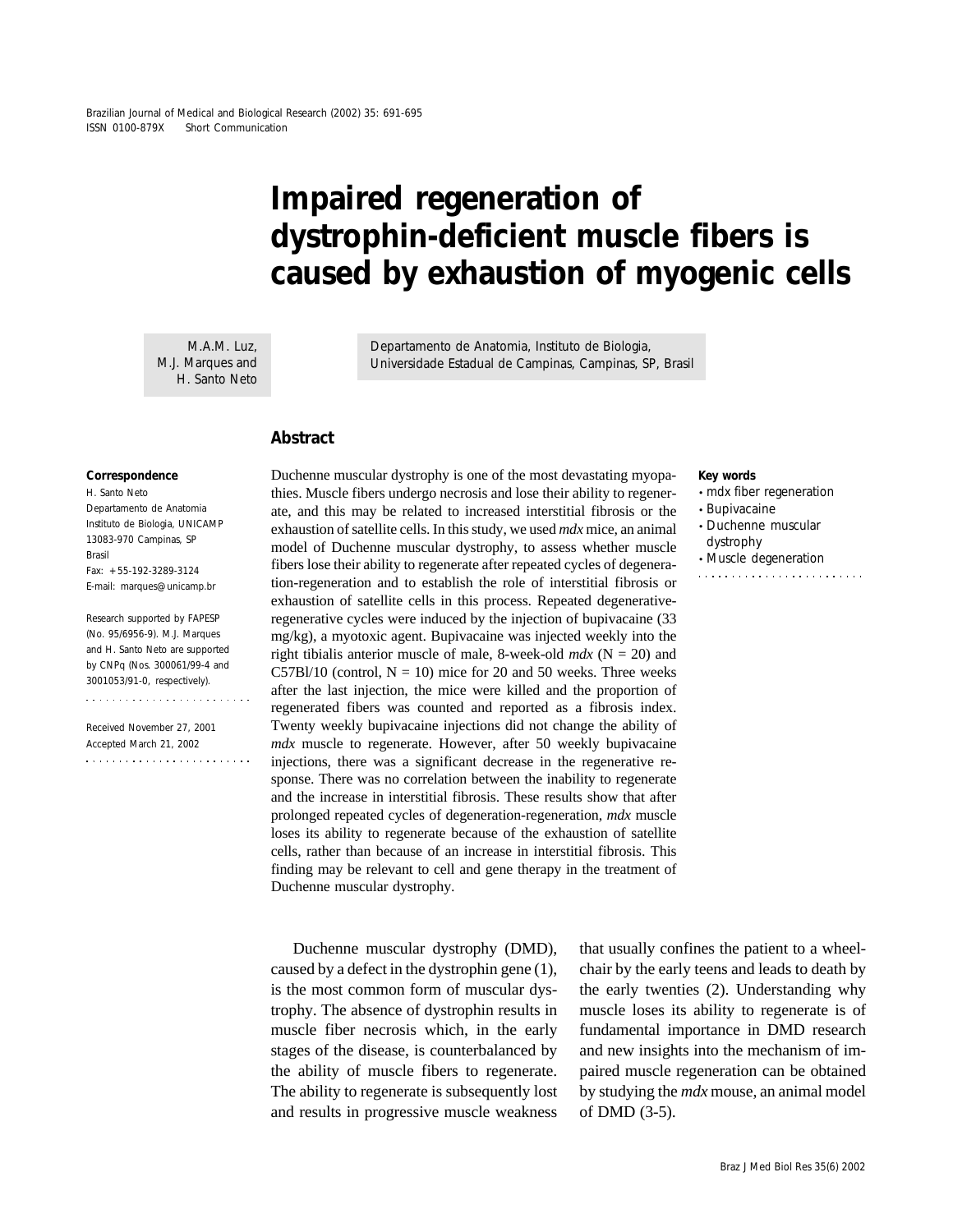The loss of the ability to regenerate may result from the exhaustion of myogenic satellite cells caused by excessive cycles of degeneration and regeneration (6-8). However, no decline in muscle regeneration was reported in *mdx* mice when the muscle was subjected to repeated cycles of degeneration and regeneration (9), and there is no evidence that extensive myoblast proliferation depletes the myogenic responsiveness in later life when the animals become weak and wasted. The loss of regenerative capacity could also result from a progressive increase in muscle interstitial fibrosis since this would prevent the movement of myogenic cells, which is necessary for myotube formation (7,8). The role of fibrosis has not been well established nor is it clear why the capacity for regeneration declines in DMD and in *mdx* mice.

In this study, we examined whether the ability of *mdx* muscle to regenerate decreases after a prolonged period of repeated cycles of degeneration-regeneration, and whether this reduction was related to the exhaustion of satellite cells or to an increase in interstitial fibrosis. Our results provide a long-term *in vivo* analysis of the decline in the regenerative ability of muscle.

Cycles of degeneration and regeneration were induced by intramuscular injections of 5 mg/ml bupivacaine hydrochloride to provide a dose of 33 mg/kg. All experiments were done in accordance with the guidelines for the use of animals set forth by our institution. Twenty male *mdx* mice were anesthetized with a mixture of ketamine hydrochloride and thiazine hydrochloride (0.01 ml and 0.02 g/ml, *ip*) and 0.2 ml bupivacaine was injected into the upper two thirds of the right tibialis anterior muscle. Contralateral muscles were injected with 0.2 ml sterile physiological saline. The first injection was given 8 weeks after birth. Thereafter, the animals received weekly injections for 20 weeks (N  $= 10$ ) and 50 weeks (N = 10). Ten C57Bl/10 mice (controls) received the same treatment.

The mice in each group were killed 3 weeks after the last injection for each period, and fixed in formol-calcium fixative for 24 h. The mice were killed with an overdose of the anesthetic after removal of the muscles. After fixation, the muscles were processed for embedding in hydroxyethyl methacrylate and 2-µm transverse sections obtained from the middle muscle belly were stained with hematoxylin and eosin.

The total cross-sectional area (TCSA), defined as the area occupied by the myofibers plus connective tissue, was measured in a single complete section of individual muscle using a 40X objective and a computer-assisted image analyzer system. The crosssectional area of each myofiber (myofiber cross-sectional area, MCSA) was measured and the sum of all MCSA was considered to be the total myofiber cross-sectional area (TMCSA). The area of interstitial fibrosis (AIF) was then calculated by subtracting the total myofiber cross-sectional area from the total cross-sectional area  $(AIF = TCSA -$ TMCSA). The number of muscle fibers was counted on a video monitor. In the *mdx* mice at the age studied, as well as in the C57Bl/10 control mice treated with bupivacaine, almost all of the fibers were regenerated, which is in agreement with earlier reports for *mdx* (3) and after bupivacaine injections (10).

One group of 10 *mdx* mice received no bupivacaine or saline injections (untreated group). These mice were killed as described above at 31 and 61 weeks and the right tibialis anterior muscles were processed and examined as described for treated muscles. The data for bupivacaine-injected, salineinjected and untreated muscles from *mdx* mice and untreated muscles from C57Bl/10 mice were analyzed statistically using the unpaired Student *t*-test.

After 20 injections of bupivacaine, the muscle fiber population was not different from that observed in age-matched untreated (31 weeks old) *mdx* or saline-injected *mdx* mice. However, after 50 bupivacaine injec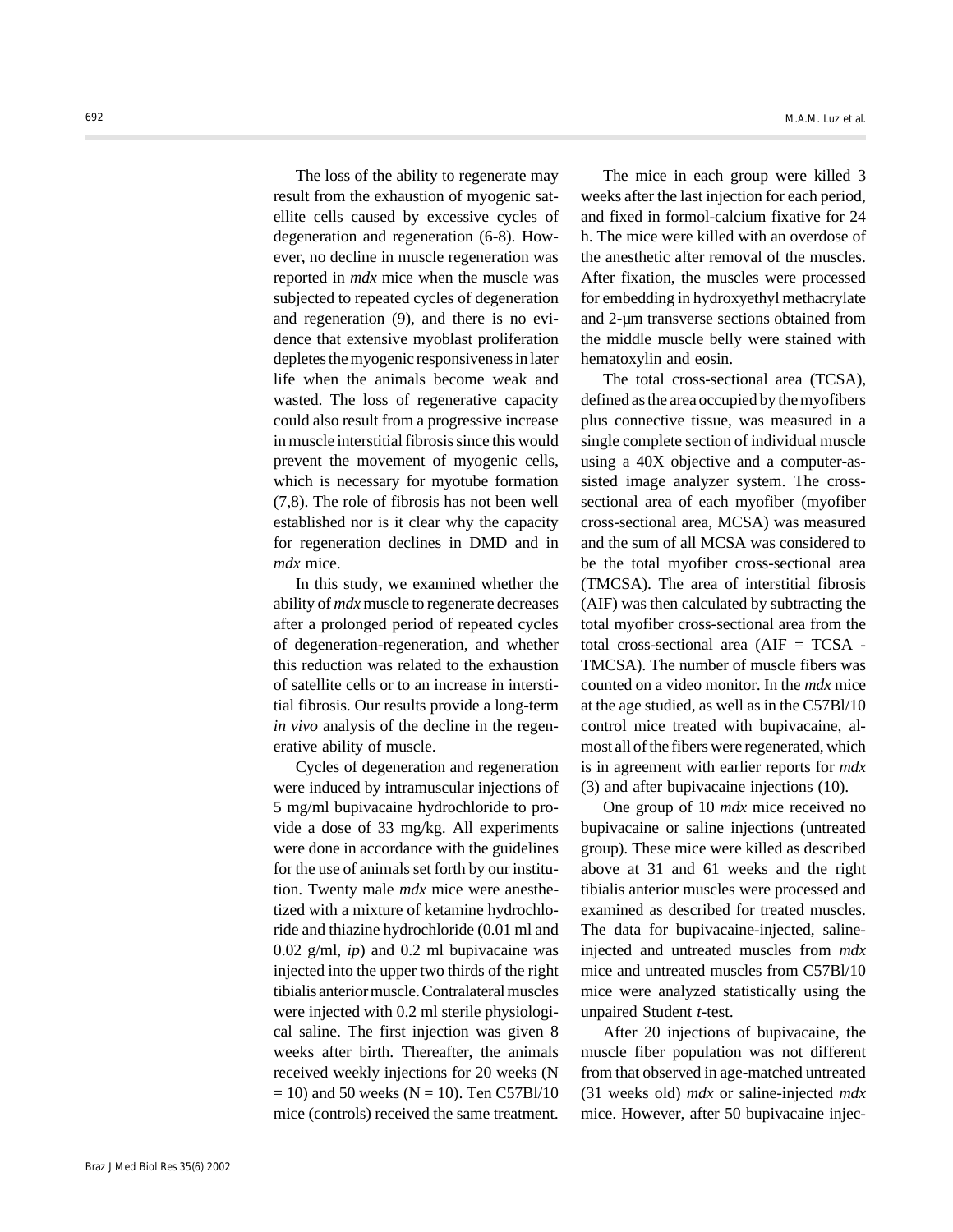tions, the muscle fiber population decreased significantly (Table 1). This finding demonstrated that muscle regeneration depended on the number of injections and, therefore, on the number of degeneration-regeneration cycles to which muscle fibers were exposed. The observation that the regenerative capacity of *mdx* muscle was not affected by repeated bupivacaine injections (9) may be explained by the lower number of injections used in the latter study.

No decrease in the muscle fiber population was observed in *mdx* mice after 20 bupivacaine injections, despite a significant increase in the area of interstitial fibrosis, when bupivacaine-injected *mdx* muscles (20 injections) were compared with nontreated, age-matched *mdx* muscles (Table 1). The increase in the area of interstitial fibrosis concomitant with an increase in the total cross-sectional area of the muscle is well correlated to the phenomenon of pseudohypertrophy, classically described for DMD (2). On the other hand, the muscle fiber population decreased dramatically after 50 bupivacaine injections, but without a significant increase in the area of interstitial fibrosis when compared to muscles receiving 20 bupivacaine injections (Table 1, Figure 1). These findings demonstrate that there was no direct correlation between the increase in interstitial fibrosis and the impairment of muscle regeneration. They also suggest that the loss of regenerative ability was related to the exhaustion of myogenic cells rather than to an increase in interstitial fibrosis in *mdx*. The gradual increase in interstitial fibrosis as a result of repeated cycles of degenerationregeneration would prevent the movement of myogenic cells required for myotube formation (7,8). However, our results support previous studies suggesting that an increase in interstitial fibrosis does not play a central role in the loss of regenerative ability. When *mdx* muscles were treated with a single injection of notexin, a potent myonecrotic agent, there was an increase in interstitial

fibrosis with no change in the muscle fiber population (11). Despite the progressive fibrosis that occurs during the natural course of the disease, muscle recovery is better in young *mdx* mice than in a control mouse strain (12).

The observation that bupivacaine-injected *mdx* fibers lose their ability to regenerate,

Table 1. Total muscle fiber population, total cross-sectional area (TCSA), total myofiber cross-sectional area (TMCSA) and the area of interstitial fibrosis (AIF) in non-injected and bupivacaine (BPVC)-treated C57Bl/10 and *mdx* muscles.

|                                  | C57BI/10     |              |              |              | mdx          |              |              |      |                         |                       |
|----------------------------------|--------------|--------------|--------------|--------------|--------------|--------------|--------------|------|-------------------------|-----------------------|
|                                  | Non-injected |              | <b>BPVC</b>  |              | Non-injected |              | Saline       |      | <b>BPVC</b>             |                       |
|                                  | 31           | 61           | 20           | 50           | 31           | 61           | 20           | 50   | 20                      | 50                    |
| Total muscle<br>fiber population | 4589         | 4627         | 4649         | 4619         | 4446         | 4639         | 4672         | 4717 | 4507                    | $3323*$               |
| $TCSA$ (mm <sup>2</sup> )        | 2.56         | 2.59         | 2.57         | 2.58         | 2.53         | 2.59         | 2.56         | 2.62 | 2.73                    | $2.42*$               |
| TMCSA $(mm2)$<br>AIF ( $mm2$ )   | 2.24<br>0.32 | 2.26<br>0.33 | 2.25<br>0.32 | 2.17<br>0.41 | 2.21<br>0.32 | 2.16<br>0.43 | 2.25<br>0.31 | 2.15 | 2.02<br>$0.46 \ 0.71$ * | $1.70^{*}$<br>$0.72*$ |

Non-injected mice were killed at the same age (31 and 61 weeks) as the injected mice (20 and 50 injections).

\*P<0.05 compared to saline- and non-injected *mdx* muscle (Student *t*-test).



Figure 1. *mdx* regenerated muscle fibers with central cell nuclei after 20 (A) and 50 (B) bupivacaine injections. Hematoxylin and eosin (bars = 150  $um)$ .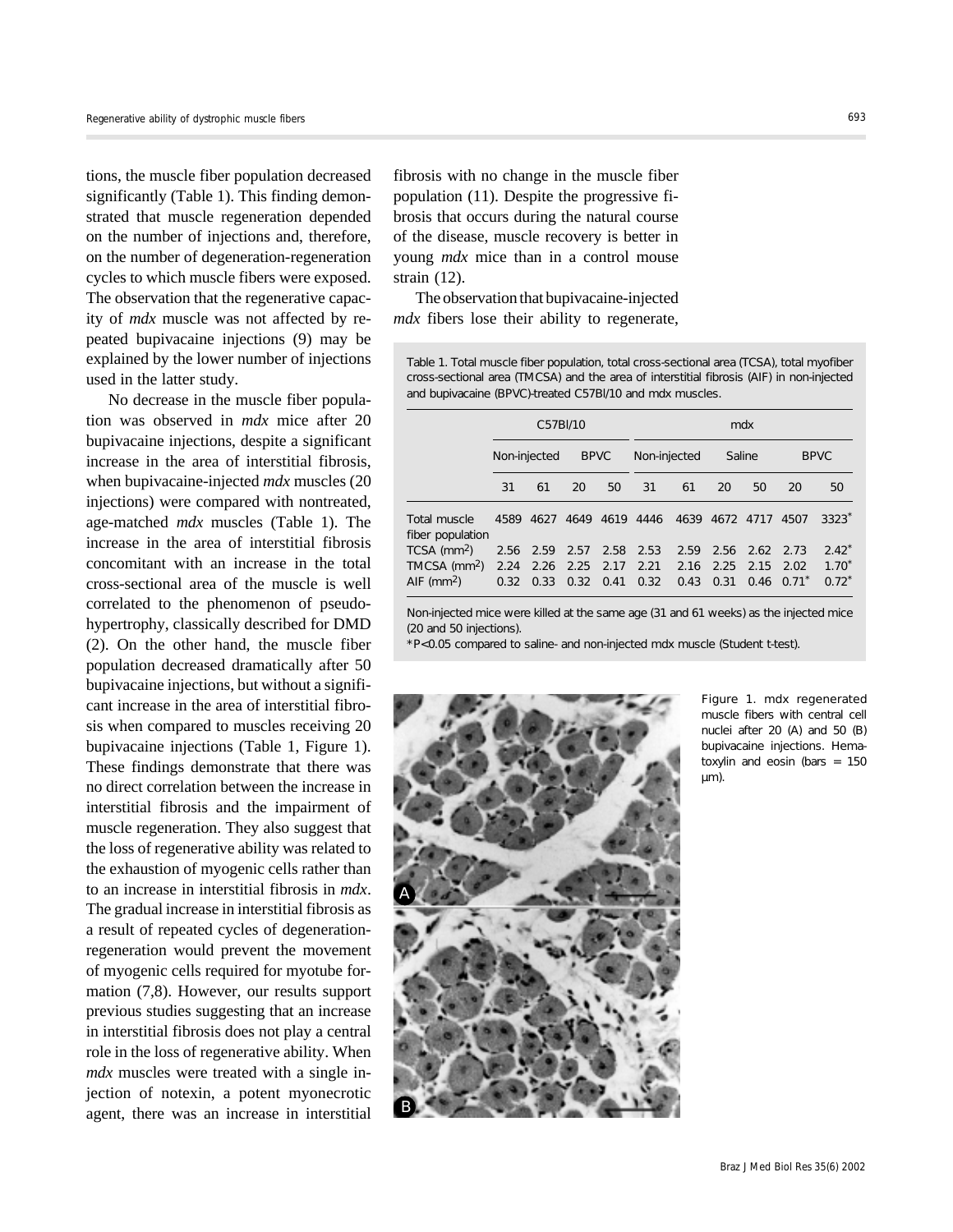whereas bupivacaine-injected C57Bl/10 muscles do not, supports the recent suggestion that in *mdx* mice a lineage of myogenic cells, which is responsible for muscle repair after extreme damage, is eliminated during the course of the disease (6). We assumed that the impairment of muscle regeneration in *mdx* mice probably resulted from the exhaustion of this cell lineage since bupivacaine is a potent myotoxic agent and spares single cells, including satellite cells. If true, the present *in vivo* technique should allow us to estimate how many degenerative-regenerative cycles this subset of cells undergoes before exhaustion. We propose that after 20 repeated injections of bupivacaine, each muscle fiber presumably underwent at least 14 cycles of degeneration and regeneration, while after 50 injections, it underwent 35 cycles (13). Considering that each cycle involves four doublings of myogenic cells (14), we estimated that these cells would undergo a total of 56 doublings in the 20 bupivacaine group and 140 doublings in the 50 bupivacaine group.

The observation that interstitial fibrosis cannot account for the loss of regenerative ability has important clinical implications and may have applications in therapies for DMD. Since there is currently no cure for DMD, and since DMD cannot be eliminated by genetic counseling, cell and genetic therapies, such as myoblast transfer, have been explored as possible solutions. This approach involves the delivery of exogenous myoblasts which have to survive the normal immune rejection and migrate away between existing muscle fibers in order to form new fibers and to fuse with the host dystrophic fibers. However, experimental studies and

clinical trials with this approach have met with little success (15), and there is considerable uncertainty as to whether this failure is the result of rejection of the transplanted cells or is due to the limited migration of implanted cells imposed by scar tissue. Since increased interstitial fibrosis is not related to the absence of muscle regeneration, immunological aspects should be given more consideration, including the insertion of copies of the missing gene using adeno-associated virus vectors  $(16,17)$  or the use of new immunosuppressor schedules (18), rather than trying to improve myoblast dispersion (19). This view is supported by recent findings showing that dystrophin expression in *mdx* mice is restored by the intravenous injection of stem cells which need to diffuse along host dystrophic and normal muscle fibers (20).

The ability of muscle to regenerate is lost in *mdx* mice after prolonged degenerativeregenerative cycles. This impairment is related to the exhaustion of myogenic cells rather than to an increase in scar tissue. Our results support the idea that a subset of proliferative myogenic cells that can be evoked by extreme conditions of muscle damage is impaired in *mdx*, but not in normal mice. These cells may have a life span greater than 56 doublings. These results may have implications for therapeutic interventions in DMD involving genetic engineering and myoblast implantation.

### **Acknowledgments**

The authors thank Dr. Mayana Zatz for providing the *mdx* mice.

## **References**

- 1. Koenig M, Monaco AP & Kunkel LM (1988). The complete sequence of dystrophin predicts a rod-shaped cytoskeletal protein. *Cell*, 53: 219-228.
- 2. Engel AG, Yamamoto M & Fischbeck KH

(1994). Muscular dystrophies. In: Engel AG & Franzini-Armstrong C (Editors), *Myology*. McGraw-Hill, Inc., New York, NY, USA.

3. Bulfield G, Siller WG, Wight PAL & Moore

KJ (1984). X-chromosome linked muscular dystrophy (*mdx*) in the mouse. *Proceedings of the National Academy of Sciences, USA*, 81: 1189-1192.

4. Lefaucheur JP, Pastoret C & Sebille A